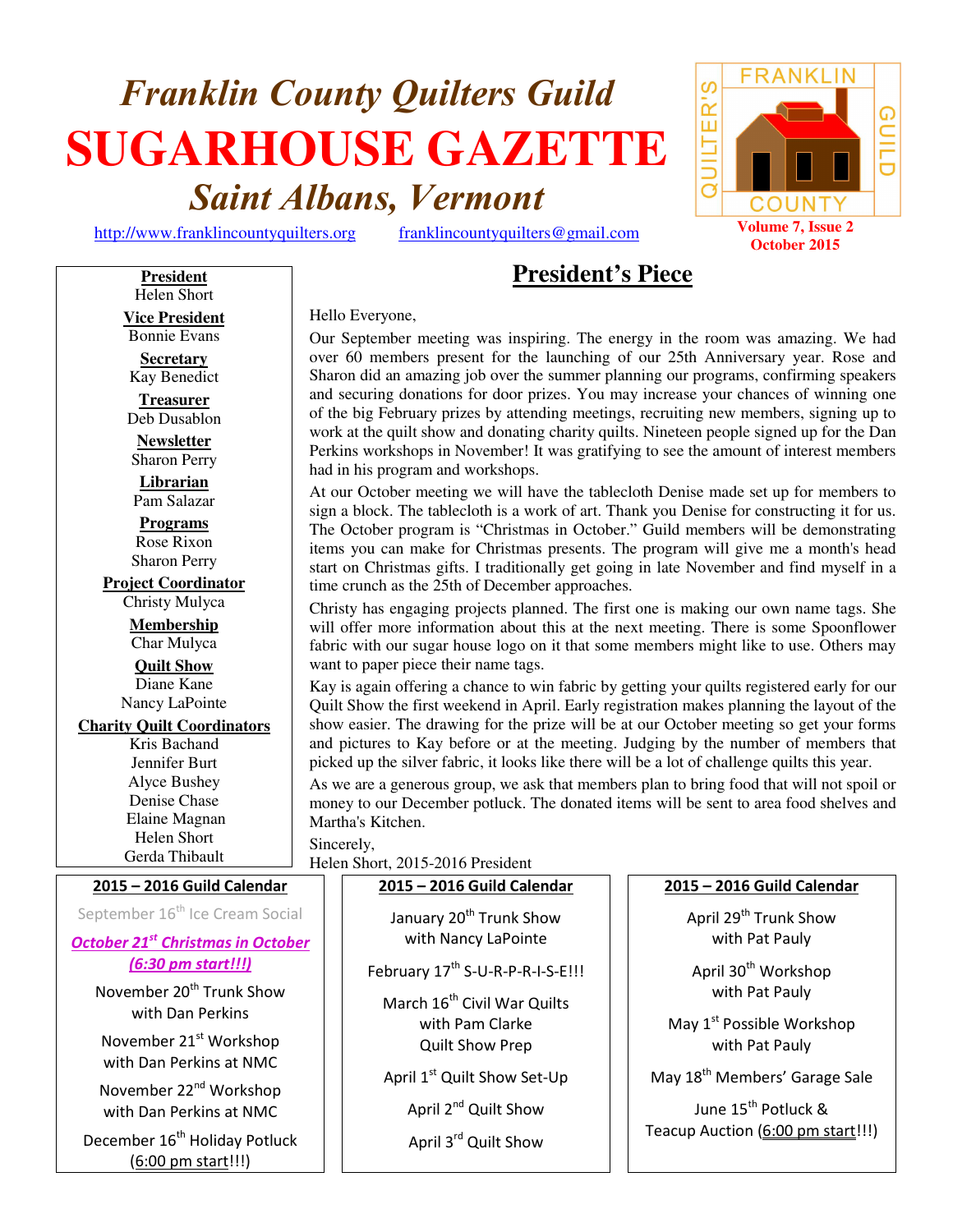# **FRANKLIN COUNTY QUILTERS GUILD**

Minutes of September 16, 2015

Present: Total attended 66. Three returning members: Sally McIntyre; Marilyn Jessiman; Beth Jessiman. Five new members: Kathy Thibault; Meg Dempsey; Penny LaRochelle; Linda Mahoney; and Chris Jessiman.

Business meeting called to order at 7:00 p.m. by Helen Short, President, after an ice cream social at 6:30 p.m.

**Secretary's Report for June meeting**: Motion to accept by Dale McFeeters, seconded by Jean Anne Branch. Approved.

**Secretary's Report for Executive Board Meeting**: Motion to accept by Char Mulyca, seconded by Sharon Perry. Approved.

**Treasurer's Report** for September: Corrected to indicate no rental fee to Church of the Rock. Motion to accept by Mary King, seconded by Sharon Perry. Approved.

# **Introduction of Officers** for 2015-2016

# **Old Business**

**501c3 status** - Advantages include:

- No rental fee to Church of the Rock for our monthly meetings; saves us \$440 for the year.
- Ice cream for September meeting donated
- Donation quilt receipts for cost of fabric and quilting, not labor

# **Committee Reports**

**Programs** - Sharon Perry and Rose Rixon

- Proposed lectures and workshops by guest speakers Dan Perkins, Pam Weeks, and Pat Pauly were dis-cussed. A motion to approve all of them was made by Christy Mulyca, seconded by Rita Dean. Approved.
- Rose began taking registrations for the Dan Perkins workshops on November 21 and 22 at NMC. \$30 for each workshop; participants must pay to be registered.
- All guild members present at the meetings will receive a "birthday gift" each month. The September gift was a wallet handmade by Rose. Kay Benedict's wallet had a lucky penny inside; she won a pot of mums.
- Every month there will be a drawing for members with birthdays that month. The winner for September was Dale McFeeters.
- There will be a number of surprises at the February meeting, including 3-5 big prizes. Sharon handed out a list of ways to be entered in the drawings.
- As a thank-you to Bonnie Hunter for blogging about our Bridges patterns (which led to our earning more money for programs and prizes), Sharon suggested that members might like to make "H blocks" for her. Paper piecing patterns were made available; Tuesday, October 13 is the deadline for finished blocks (with paper left on). Cowles Quilting is the collection point.

**Quilt Show** - Diane Kane and Nancy LaPointe

• City Hall and the poles are reserved. Nancy and Diane will check if 501c3 status will benefit us.

- Quilt appraiser Sandra Palmer needs ten sign-ups to make it worth her while. Show of hands indicated nine already probable, so it was agreed that we'll book her again for our next show.
- Entry forms are on the website and facebook, and a few hard copies are available. One quilt has been registered so far. Deadline for entries is Wednesday, February 17.
- Early Entry Challenge: There will be a drawing at the October meeting for anyone who has registered a quilt by then. The prize is a Moda Jolly Bar  $(5" \times 10"$  precuts) with pattern, and Margaret Miller will quilt the finished product for you.
- Challenge Quilts: Must be 25" x 25" and use a recognizable portion of silver fabric provided by the guild at \$1.00/fat eighth. Additional details on entry form.

# **Projects** - Christy Mulyca

- Make your own name tag with your first and last name. Deadline is the November meeting.
- Nine-patch scrap swap Christy will bring samples to the October meeting and give details then. Deadline is the December meeting.
- Quick and easy mystery quilt in the Spring.

# **Charity Quilts**

- Purple Heart Jen Burt. Fortunately, we haven't needed to give any in the past few years.
- Home Health Alyce Bushey and Elaine Magnan. Lap size preferred (approx. 36-42" x 48-54"). Quilted or tied. Kits are available.
- Laurie's House Denise Chase. Twin size preferred (approx. 60" x 80"). Quilted, not tied. Kits are available.
- Breast Cancer Gerda Thibault. Has fabric for the top; quilt maker provides batting and backing.
- Fires & other disasters Kris Bachand and Helen Short. Twin to queen size.

# **Raffle and Charity Quilt 2016/17** -

- 2016 Raffle Quilt Denise Chase and Connie Lane. Quilted by Bev Cook. The quilt is finished, and it was shown at the meeting.
- 2016 Charity Quilt Summer Ladd and Roberta Gilmour. Still in progress.
- 2017 Raffle Quilt Rita Dean, Helen Short, and Elaine Magnan. Will be Disappearing Hourglass design.
- 2017 Charity Quilt Nanc Ekiert, Gerda Thibault, and Linda Nadeau. Haven't started yet.

# **Membership** - Char Mulyca

- As of this meeting, there are 71 current members.
- Char had a prize for the first 15 members to register for the year.
- Sign in at each meeting this year.

# **Library** - Pam Salazar

If you need to contact Pam, please call her (285-6198), instead of using email.

# **Newsletter and Website** - Sharon Perry

• Reimbursement forms for purchases will be on the website to print as needed.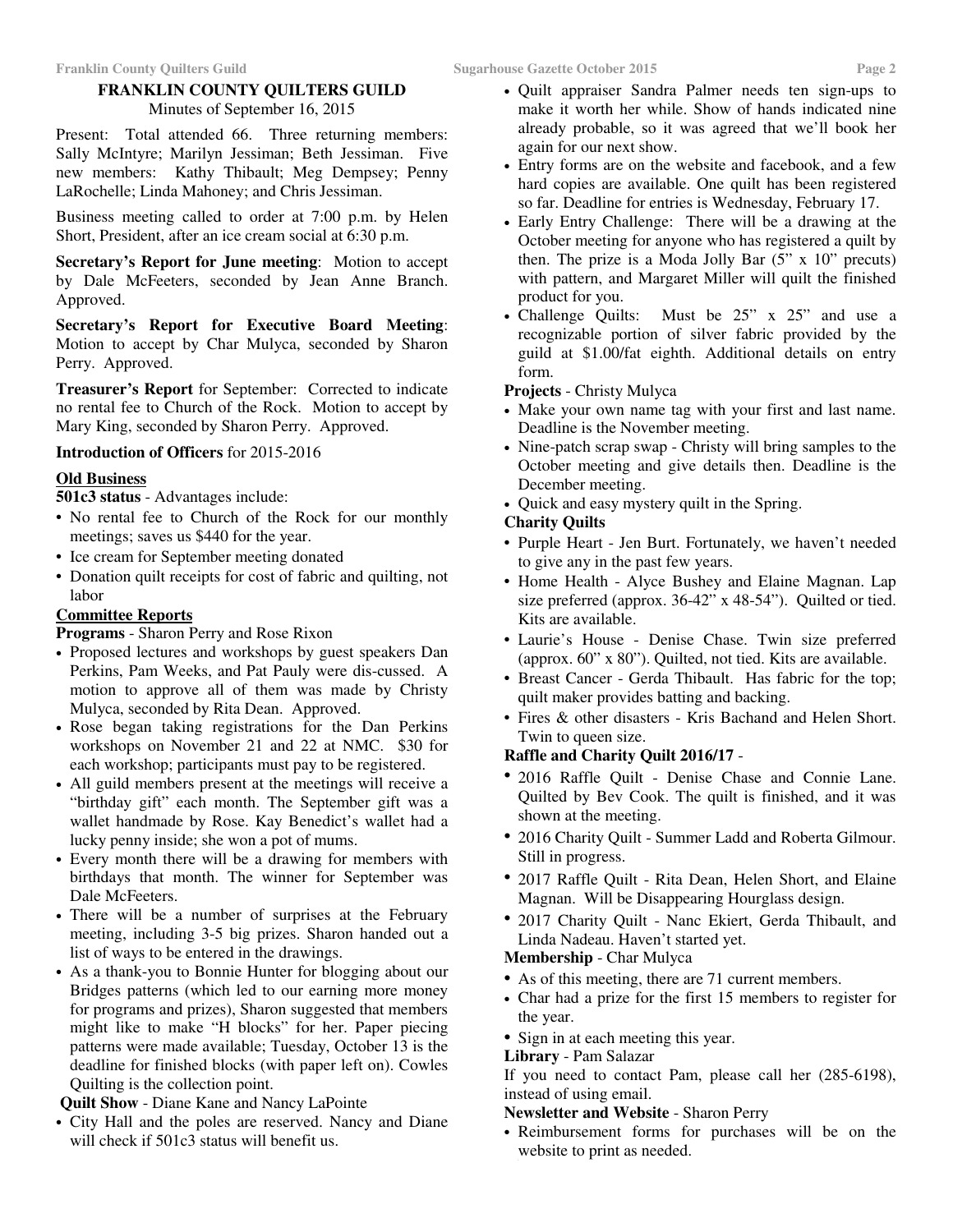### **Franklin County Quilters Guild Sugarhouse Gazette October 2015 Page 3**

• Donation receipts (for cost of fabric and for quilting if you paid for it, not for your labor) will also be on the website to print as needed.

**Sunshine** - Carolyn Kittell

- Let Carolyn know if someone needs a card.
- **UFO Challenge**  Kris Bachand
- Forms to print, fill out, and turn in, as well as details about the challenge, are in the September newsletter.

# **New Business**

- Denise Chase made a tablecloth and donated it to the guild as a birthday gift. It will be at the meetings for members to sign.
- Thank you notes from Martha's Kitchen and Home Health were read.
- April Walker is selling raffle tickets for Home Health. They are raffling off a quilt made by guild members.

# **Monthly Drawings**

- Door Prize: Carol Mahoney
- Charity Quilts: Maggie Stockwell
- Birthday Celebration: Dale McFeeters

**Show and Tell** included 14 charity quilts

Next meeting - Wednesday, October 21<sup>st</sup>, 2015 at 7:00 p.m. Program: Christmas in October (demos by guild members)

Meeting adjourned at 9:00 p.m. Minutes submitted by Kay Benedict, Secretary



# *…and many more!!!*

RTHDAY CELEBRATION

February 2016 marks the 25<sup>th</sup> anniversary of the establishment of the Franklin County Quilters Guild and that milestone calls for a party! Rose Rixon and Sharon Perry have been busy planning lots of fun activities for the 25<sup>th</sup> membership year. They've also received lots of donations of fabulous prizes for the year-long celebration.

As part of the celebration, there will be a small "birthday" gift for everyone at each monthly meeting. For the "birthday" gift in September, each guild member received a fabric wallet (which Rose Rixon personally and lovingly made over the summer). Look for your very own "birthday" gifts at each future guild meeting this membership year.

Sharon and Rose have added an additional monthly drawing which they're calling the "Monthly Birthday Celebration" drawing. Each month all of the members, present at the meeting, with birthdays in that month will be entered into a drawing. One lucky "birthday" member will win a special prize. In September, birthday girl Dale McFeeters won a wide (110" x 110") quilt backing. You can expect to see equally impressive gifts throughout the year. For those members with birthdays in July and August, we've got you covered too. The "Birthday Celebration" drawing for July birthday babies will be held in December while the drawing for August will be held in January.

And finally in February, there's a big S-U-R-P-R-I-S-E celebration planned with drawings and prizes galore!!! Find out how to increase your chances of winning a prize on page 5.

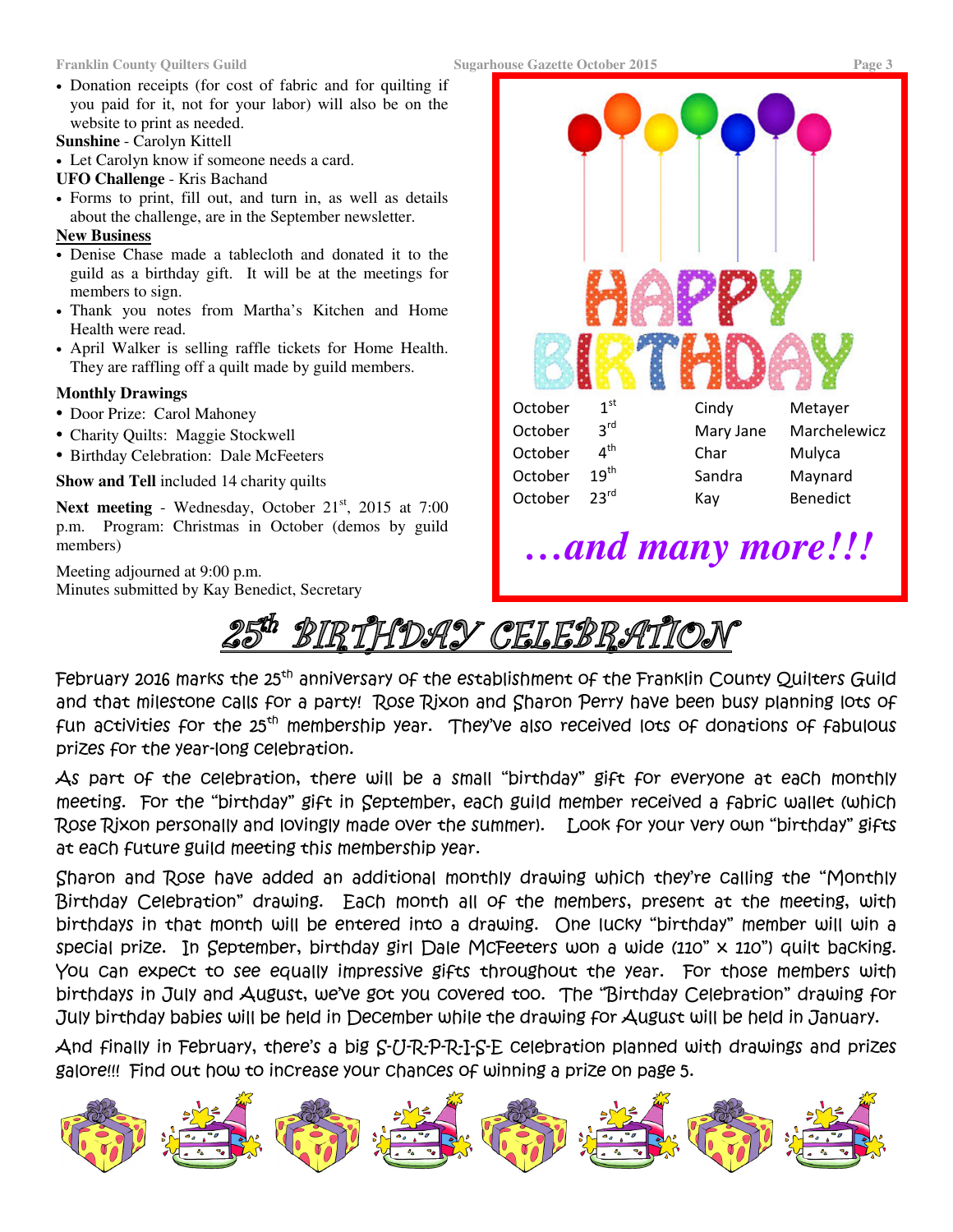# **TREASURER'S REPORT FOR OCTOBER 2015**

# **FRANKLIN COUNTY QUILTER'S GUILD**

Treasurer's Report -- October 21, 2015

| <b>Opening Balance</b>                                                                               |                              |                                 | \$3,408.45 |
|------------------------------------------------------------------------------------------------------|------------------------------|---------------------------------|------------|
| <b>Funds collected</b><br><b>Bridge Pattern sales</b><br><b>Membership Dues</b><br>November Workshop |                              | \$75.00<br>\$555.00<br>\$570.00 |            |
|                                                                                                      | <b>Total Funds Collected</b> | \$1,200.00                      |            |
|                                                                                                      |                              | Sub-Total                       | \$4,608.45 |
| Funds paid out                                                                                       |                              |                                 |            |
| Gerald Perry, Room set-up for Oct                                                                    |                              | \$35.00                         |            |
| Kay Benedict, Challenge Quilts fabric                                                                |                              | \$51.75                         |            |
| Bonnie Evans, Ice cream social supplies, Plant                                                       |                              | \$70.19                         |            |
| Sharon Perry, Postage, Teacup Auction tickets, Program                                               |                              |                                 |            |
| prizes                                                                                               |                              | \$192.86                        |            |
| Beverly Cook, QS Raffle quilt custom quilting                                                        |                              | \$318.85                        |            |
| Denise Chase, Charity quilts batting/backing                                                         |                              | \$40.31                         |            |
| Char Mulyca, Membership printing                                                                     |                              | \$11.26                         |            |
|                                                                                                      | Total Funds Paid Out         | \$720.22                        |            |
|                                                                                                      |                              | <b>Grand Total</b>              | \$3,888.23 |

2015 YTD Collections: \$4,333.55

Respectfully submitted, Deborah L. Dusablon, Treasurer October 21, 2015

**VISIT THE FRANKLIN COUNTY BARN QUILT TRAIL ON THE GUILD'S WEBSITE AT http://www.franklincountyquilters.org/fcbqt/index.html** 



*Deadline for articles for next newsletter:* 

**Wednesday, October 28th, 2015** 

Please email articles to Sharon Perry, vtquilter@gmail.com, or mail to PO Box 517, Montgomery Center VT 05471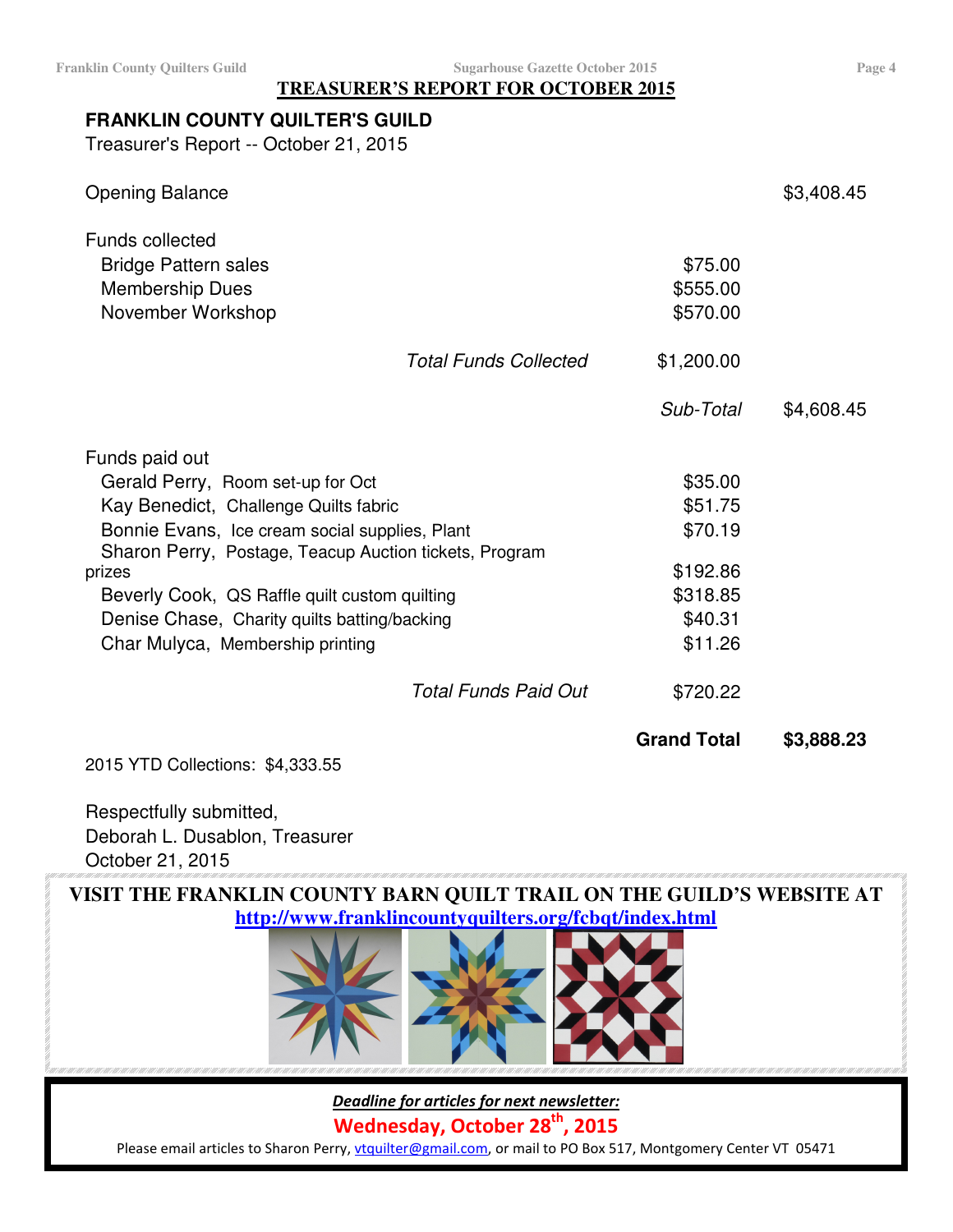# **ENTRY INTO 25TH BIRTHDAY CELEBRATION DRAWINGS FOR FEBRUARY S-U-R-P-R-I-S-E!!!**

At the September meeting, Sharon Perry revealed some of the plans for the February 2016 meeting while most of the details will remain a S-U-R-P-R-I-S-E!!! As part of the teaser, Sharon displayed and/or discussed three of the large prizes which some lucky guild members will win at the February meeting. Those prizes include: a sewing machine complete with a rolling carrying case; a Reliable Iron Station donated by the Reliable Corporation in Canada; and a sewing machine cleaning and servicing donated by Smitty's Sewing Machine Services in Essex Junction.

While each guild member will have at least one entry into the February drawings, members can increase their chances of winning in a few other ways. Here are the ways members' names will be entered into the drawings:

- 1 entry for each paid member
- 1 entry for each monthly meeting attended
- 3 entries for each charity quilt made/donated**\*\*\***
- 2 entries for guest you bring who becomes a member (To qualify for 2 entries, new member cannot have been a guild member in previous 10 years)
- 1 entry for every volunteer position at the quilt show you sign up for at the January guild meeting

In brief, you can increase your chances of winning in February by attending monthly meetings, making charity quilts, recruiting new members, and volunteering early for the quilt show.

**\*\*\***A question came up about "making" a charity quilt and whether or not only making a quilt top or only quilting an already-made quilt top qualifies for 3 entries. After much thought and some suggestions, a guild member can enter her/his name 3 times for every 2 quilt tops where she/he has only made the quilt top or 3 times for every 2 alreadymade quilts which she/he only quilts.



# **2015 - 2016 UFO (UNFINISHED OBJECT) CHALLENGE**

Fill out the attached list (on next page) and return to Kris Bachand at the September meeting, the earliest meeting you can, or e-mail her one at **bachandkris@yahoo.com**.

Here are the rules:

- 1) It must have been started at least a year ago this coming September. If you have been working on it on a regular basis, at least once a month, it's a Work In Progress – not a UFO.
- 2) If you started it a year ago this last November put it on the November line or after. Just to be clear, these are guidelines, I really don't care, and I don't think anyone else will check.
- 3) If you don't know where it is, found it at the bottom of a pile, or you started it more than a year ago I think we can agree it's a UFO. If you started it more than 20 years ago, congratulations, YOU are my favorite!!
- 4) You must show and tell, provide a picture of, or a witness to the completion of the quilt.
- 5) Points will be awarded as follows:
	- a. ONE point to the first person to give me a completed UFO list.
	- b. ONE point for each finished UFO.
	- c. ONE additional point for any UFO shown in the month it is listed.
	- d. ONE additional point if you donate it to one of the charities.
	- e. TWO points for each additional UFO finished in a month.
	- f. FIVE points for anyone who completes every quilt on their list. This could involve some serious strategy on your list making plans.

The participant with the most points after the June 2016 meeting can let me know the name of their favorite quilt shop and I will get you a \$25 gift certificate.

No matter what, the less UFOs there are in the world, the warmer and more beautiful a world it will be. So let's sew!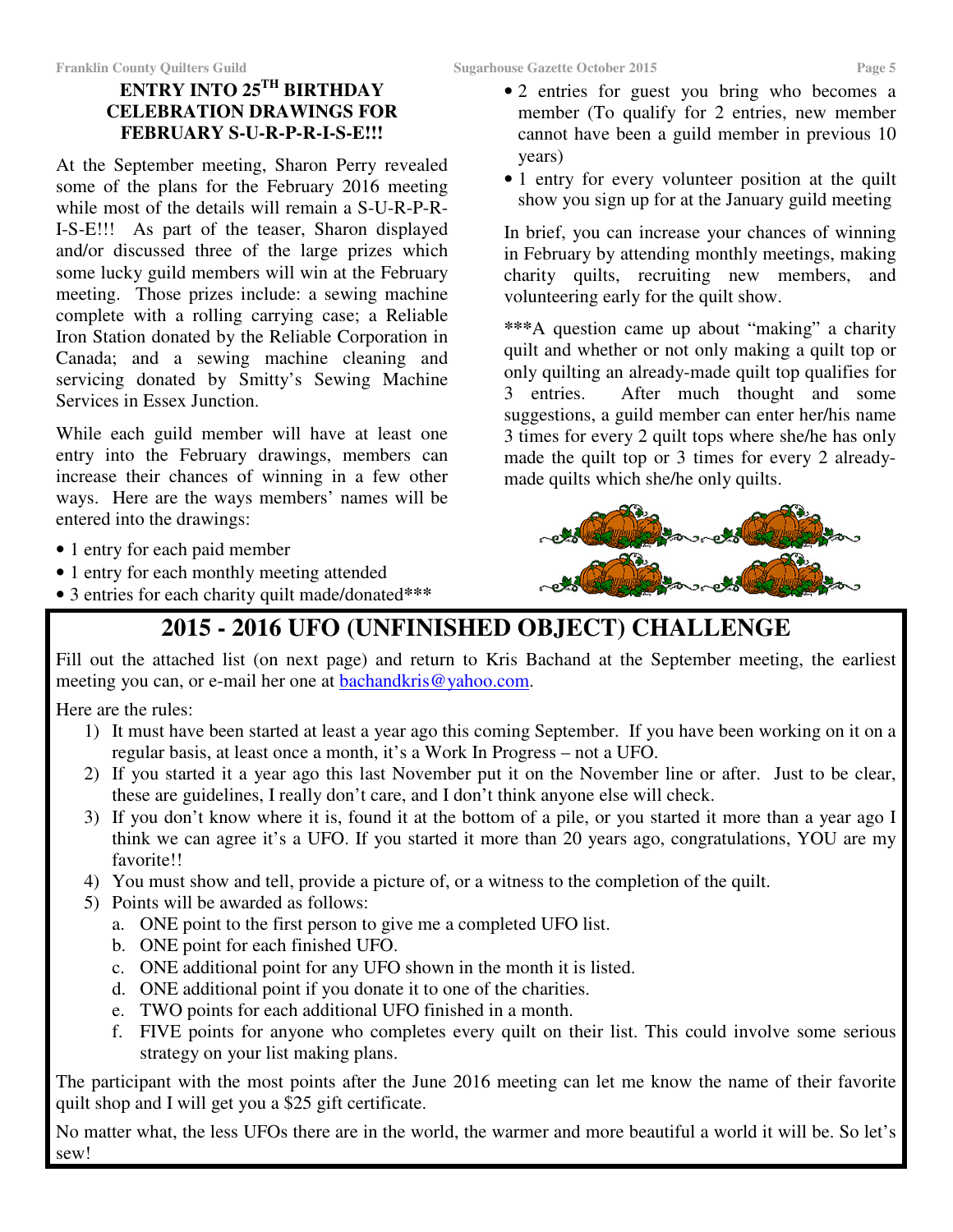| 2015-2016 UFO Challenge |                     |
|-------------------------|---------------------|
|                         |                     |
|                         |                     |
|                         |                     |
|                         |                     |
|                         |                     |
|                         |                     |
|                         |                     |
|                         |                     |
|                         |                     |
|                         |                     |
|                         |                     |
|                         |                     |
|                         |                     |
|                         |                     |
|                         |                     |
|                         |                     |
|                         | OLOLOLOLOLOLOLOLOLO |
|                         |                     |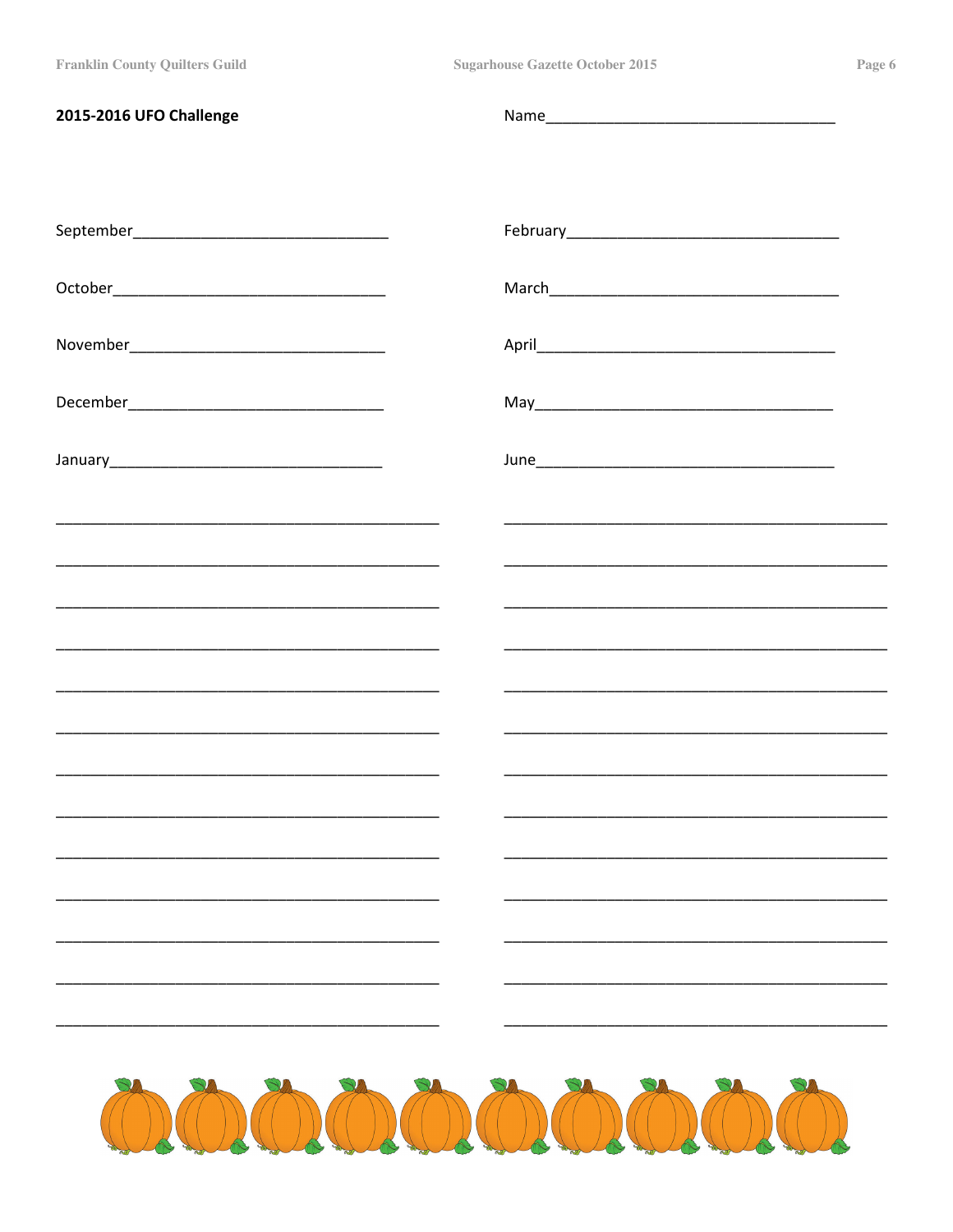

The Common Threads Quilt Guild of Lamoille County is holding its seventh quilt show, "A Harvest of Quilts," on October  $10^{th}$  &  $11^{th}$ , 2015, at the Peoples Academy Gym in Morrisville. The show is put on in the odd numbered years as a fund-raiser and an opportunity for guild members to showcase their work. The funds raised support the activities of the guild, both in the promotion of quilting and the provision of Sunshine Quilts to shut-ins, nursing homes, and fire victims in the local area and beyond. The guild now has over 60 members who share a love of quilting and service to the community.

The 2015 show will include one hundred quilts, all made by guild members. Every show has included a challenge for the guild members. This year Ginny Moody & Mary Dick have challenged guild members to make a quilt of a single color. Visitors to the show also can purchase chances in the Teacup Auction and shop quilt vendors and a boutique of items created by guild members.

The guild also creates a set of raffle quilts for each show, one queen size quilt, one lap quilt, and one table runner. Tickets will be available at the show with the winners drawn on Sunday afternoon. The show is October  $10^{th}$  &  $11^{th}$ , from 10 AM to 4 PM on Saturday and 10 AM to 3 PM on Sunday. It will be in the gym at Peoples Academy in Morrisville. Admission is \$2. Come and enjoy the creativity of our members! (Quilters may even get ideas for their next project!)

# **HOME HEALTH & MORE CHARITY QUILTS AT THE OCTOBER MEETING**

Nancy Dulude, from Home Health, will be speaking at the October meeting. She'll be sharing how and where the Home Health charity quilts are distributed. As part of this discussion, we will have our "show and tell" of the charity quilts right after Nancy finishes talking. We plan to give her any Home Health quilts which members are returning in October. We'd also like to invite any member who might want to bring a charity quilt to do so. You don't have to have a kit; you can make one from your own fabric stash.

Here are the suggested quilt sizes for Home Health quilts:

"For those who wish to make their own quilts to donate to Home Health (HH), HH prefers lap sizes for adults. Guild pattern sizes range from 36 to 42 inches wide and 48 to 56 inches long. The infant quilt pattern is 34 by 40 inches, can be backed with flannel or use flannel as the batting. Children's quilts range from 34 to 40 inches wide and 40 to 48 inches long. Donated quilts are not limited to these sizes, but should not be as large as bed sizes."

As an added incentive, Sharon and Rose will add your name 5 times to the Birthday Celebration drawing for any one charity quilt returned at the October meeting. (So if you brought 2 charity quilts to the October meeting, your name would go into the drawing 10 times.) The quilts do not have to be destined to Home Health. We just want to "WOW" Nancy with all the quilts we make and donate. Home Health only sees a portion of those charity quilts.

One final note, if you are in fact returning a quilt for Home Health, please make sure the label is attached and it is dated "October 2015." This is the only time we want you to date the quilts. For all other times we ask that the date remains blank until the quilt is actually delivered to the supported organization.